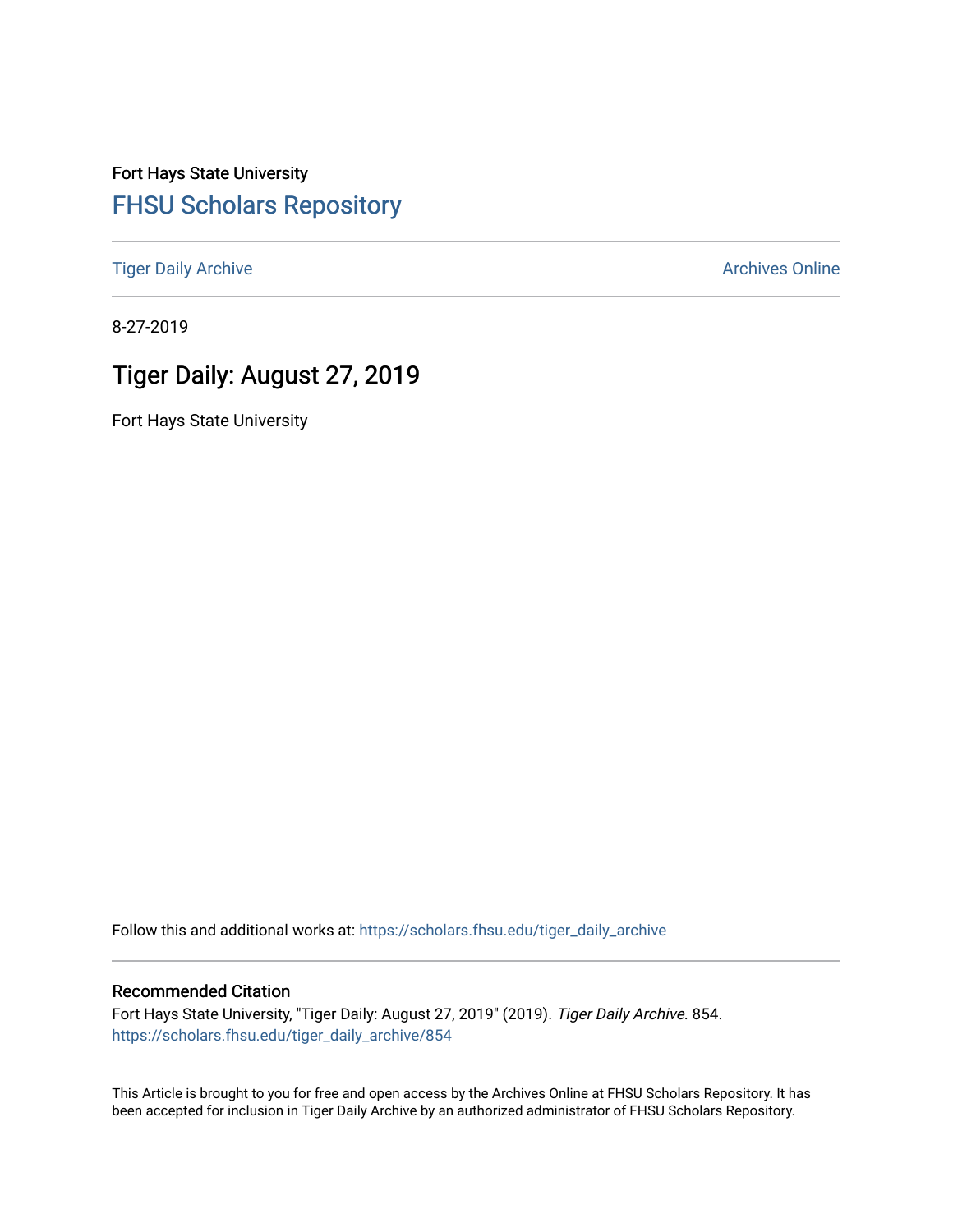# Tiger Daily [August 27, 2019]

# Tiger Daily

Tue 8/27/2019 11:09 AM

To: Tiger Daily < TigerDaily@fhsu.edu>;



#### **ANNOUNCEMENTS**

- **Article Submissions for Alumni TigerTalk Newsletter**
- **Us 4 U Donations for Tiger Food Exchange**
- **Tiger Wellness Center and Fitness Classes**
- **Interested in Crowdfunding? Have a Project or Idea that You'd Like to Bring to Life?**
- **Phi Delta Theta Seeking Advisors**
- **Calendar: Upcoming Professional Development Opportunities**
- **Academic Advising Certificates and Trainings**
- **On-Site Biometric Screening & Health Coach Available**
- **Electronic Faculty and Unclassified Staff Handbook Available**

# **EVENTS**

# **THIS WEEK/WEEKEND**

- **March To Main – TODAY; 5:30pm to 8:00pm**
- **Job Search Jumpstart – TODAY; 7:00pm**
- **I Love FHSU Week Planning Committee Meeting – Thursday, August 29; 3:30pm**

# **FUTURE EVENTS**

- **Mini Golf at Forsyth Library – September 3; 4:00pm to 6:00pm**
- **Science Café Presents: "99 Science Cafés & Beyond" – September 16; 7:00pm**

# **SHARE WITH STUDENTS**

- **Freshmen & KAMS/AMS Elections**
- **Student Organization Renewal is Now Open!**

# **ANNOUNCEMENTS**

# **Article Submissions for Alumni TigerTalk Newsletter**

Articles for the next TigerTalk newsletter are being accepted now through Wednesday, August 28. Please submit any stories from your department or office regarding any faculty, staff or student accomplishments. Articles should be fully developed stories that have been edited, and include photos or links as desired. Articles may be edited or omitted based on the discretion of the Alumni office. Please submit articles or direct any questions to Trent Rose in the Alumni office at [tarose@fhsu.edu](mailto:tarose@fhsu.edu) or 785-628-5708.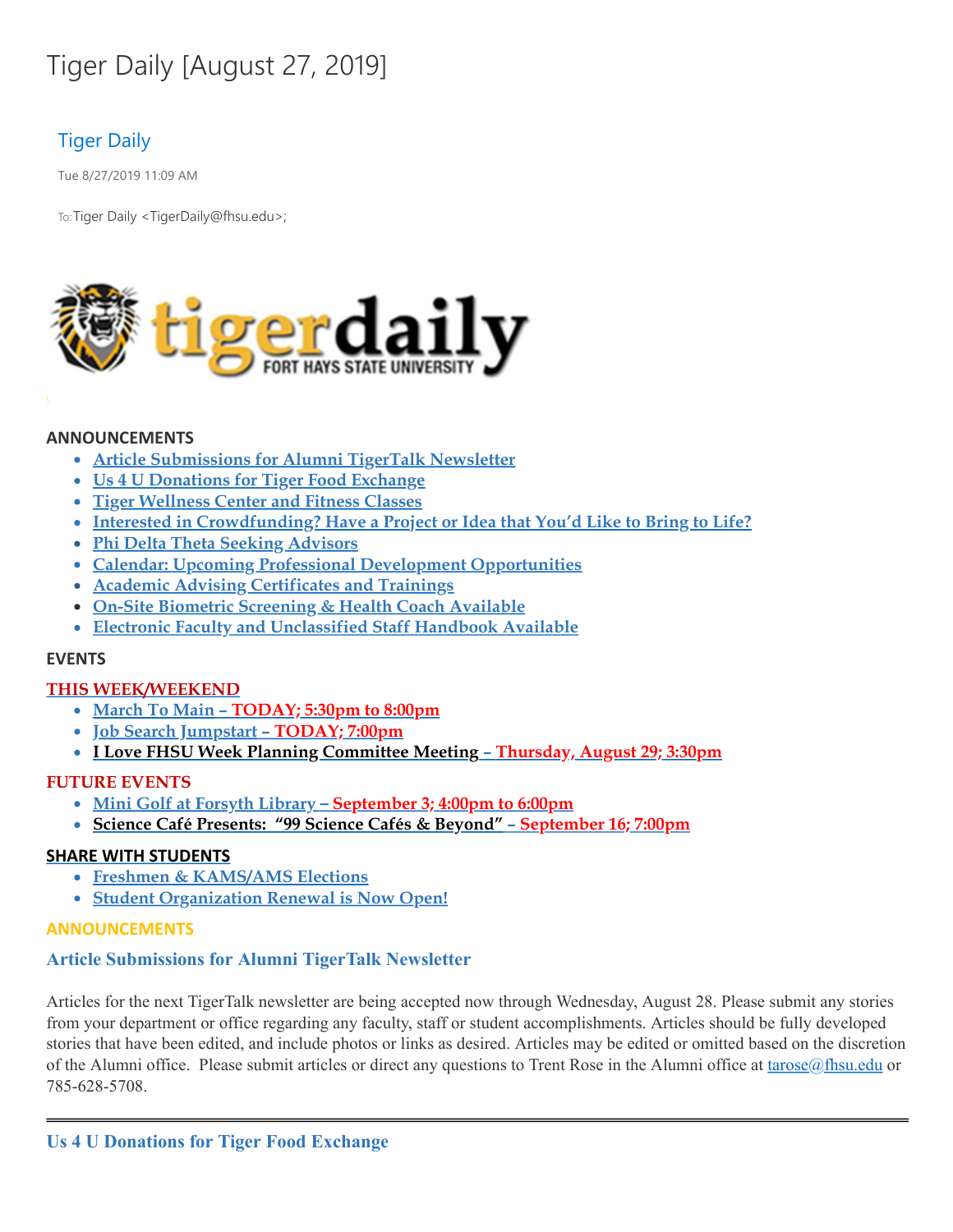Help Us 4 U gather Food 4 the Pantry. Us 4 U is taking donations for the Tiger Food Exchange (food pantry). Did your parents buy you groceries, but it's not really what you want? Do you have some extra food to share? Bring non-perishable food items to our table in the MU on Tuesday, August 27 or Thursday, August 29, from 11am-1pm. Us 4 U and the Tiger Food and Hunger Initiative invite you to join us for a Victor E. Garden work night on Thursday, August 29, from 5-6pm. All are welcome to come and get involved!

Find more information on TigerLink and Facebook/us4u.fhsu!

Questions? Contact Anna at [us4u.fhsu@gmail.com.](mailto:us4u.fhsu@gmail.com)

# **Tiger Wellness Center and Fitness Classes**

The Tiger Wellness Center Academic Hours: Monday – Thursday 6:30am-10:00pm Friday 6:30am – 8:00pm Saturday & Sunday 10:00am-5:00pm

We offer free fitness classes which include: HIIT, Strictly Strength, Yoga, Zumba, Yoga and Core, Triple Threat, Core and Cardio, and more!

Classes for the semester will begin on Tuesday, August 20<sup>th</sup>! Check out our Facebook for current information and happenings.

You must bring your Tiger Card with you to gain access to the Tiger Wellness Center and/or to attend our Fitness Classes.

# **Interested in Crowdfunding? Have a Project or Idea that You'd Like to Bring to Life?**

"I Fed The Tiger" provides an opportunity for students, faculty and/or staff to make a difference in the areas of Fort Hays State that they're most passionate about.

How does "I Fed The Tiger" work?

- · If selected, the FHSU Foundation would help in establishing a fundraising page for your particular project with a specific funding goal and project completion timeline.
- · You would be encouraged to share the project fundraising page with your own community and social media networks. Others who would be impacted by the project would be encouraged to do the same.
- · The more you spread the word about your fundraising project, the more supporters are encouraged to contribute to the project financially.

If you have an idea for a fundraising page, please visit [ifedthetiger.com](https://ifedthetiger.blackbaud-sites.com/) and click "apply" in the upper right corner or contact Schuyler Coates at **smcoates**@fhsu.edu or 5692.

# **Phi Delta Theta Seeking Advisors**

Phi Delta Theta is a new fraternity coming to campus and are looking for Faculty/Staff to sit on the advisory board for the new group being established. You do not need to be an Alumni of Phi Delta Theta, have prior Greek experience, or be a male to be on the advisory board. We are just looking for individuals to provide guidance to young undergraduate students by fostering their growth and leading them to success.

Please contact Austin Dean [\(adean@phideltatheta.org\)](mailto:adean@phideltatheta.org) if interested!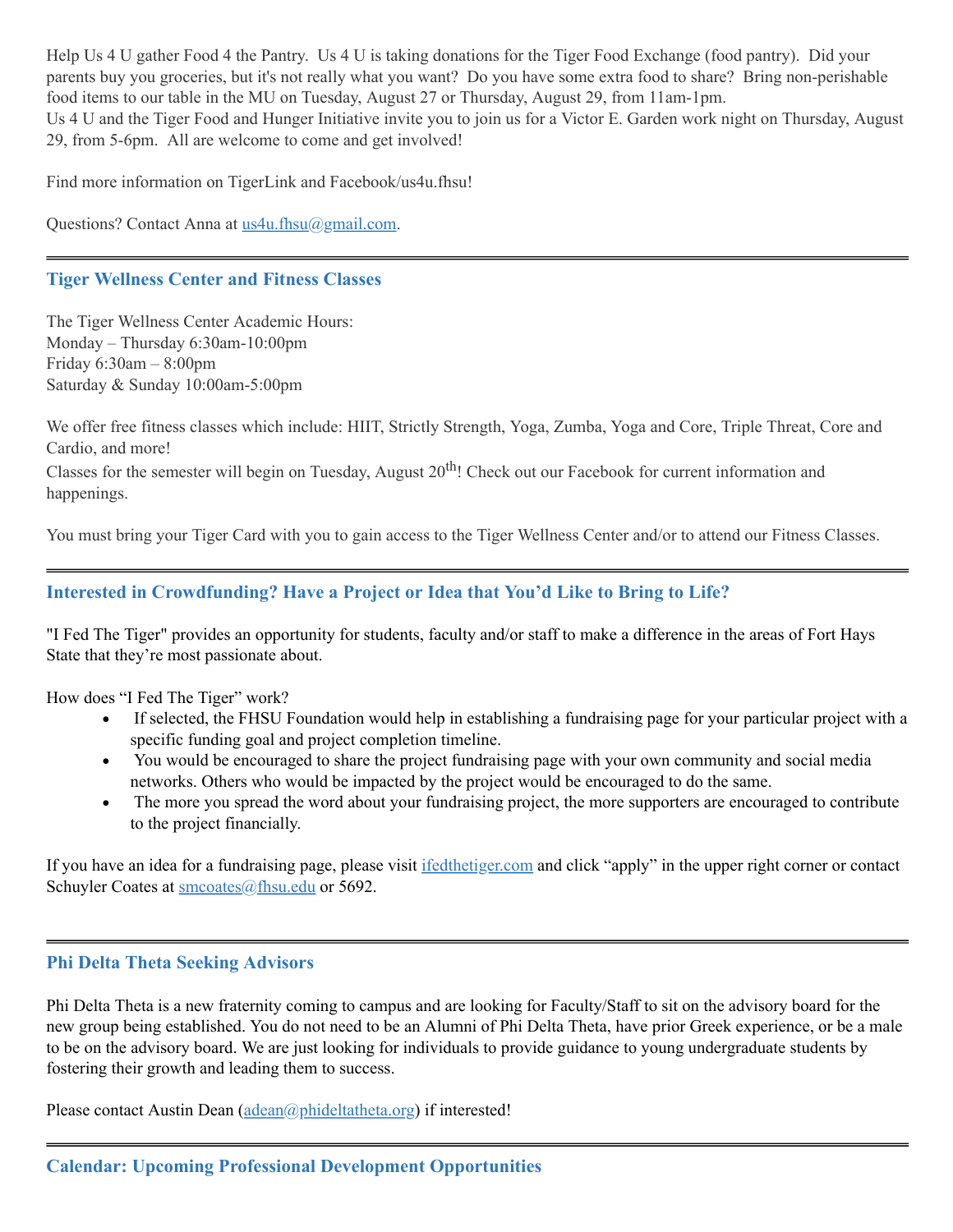Check out upcoming professional development opportunities! The TILT TigerLearn event calendar is your go-to for professional development at FHSU! Check it out here: <http://tigerlearn.fhsu.edu/events/>.

To provide faculty and staff with one easy place to see all professional development at FHSU, we're happy to include your event on the TigerLearn calendar. We can include links to your registration site, contact persons for questions, etc. Just contact [TILT-FacultyDev@fhsu.edu,](mailto:TILT-FacultyDev@fhsu.edu) and we'll add your event right away!

# **Academic Advising Certificates and Trainings**

The Academic Advising and Career Exploration Center offers certificates for academic advisors each semester. The schedule for this fall is available below.

If you have attended sessions in the past and need to know which sessions you have left to receive your certificate, please email your name and department to **[advising@fhsu.edu](mailto:advising@fhsu.edu)** for assistance.

NOTE: This is open to both faculty and staff. Please feel free to bring your lunch to the session.

**RSVP:** Please let us know if you are planning to attend by replying to **[advising@fhsu.edu](mailto:advising@fhsu.edu)**. We will send you a calendar entry that you will need to "Accept and Send the Response Now" . This will allow us to have the appropriate room size and number of handouts. We look forward to seeing you at our sessions.

# **ADVISING TECHNOLOGY CERTIFICATE**

This certificate will provide academic advisors with information related to the primary technology applications utilized to support academic advising at FHSU. Participants must attend each session to receive the certificate. **Participants need to bring their laptop with them for each session.** The following are the dates for this certificate.

September 12, 2019 12-1 PM *Using Technology in Advising-TigerTracks* September 19, 2019 12-1 PM *Using Technology in Advising-TigerEnroll* September 26, 2019, 12-1 PM *Using Technology in Advising-Advising Notes* October 8, 2019, 12-1 PM *Using Technology in Advising-Tiger Early Alert*

# **ADVISING SPECIAL POPULATIONS CERTIFICATE**

This certificate will provide information on working with the diverse needs of our students. Whether you are currently advising students in the population or not, you will gain information that can assist you. Participants must attend each session to receive the certificate. The following are the dates for the spring sessions.

October 17, 2019, 12-1 PM *Advising Special Populations-Student-Athletes* October 31, 2019, 12-1 PM *Advising Special Populations-International Students* November 7, 2019, 12-1 PM *Advising Special Populations-Students with Disabilities* November 21, 2019, 12-1 PM *Advising Special Populations-Transfer Students*

# **ACCESS for Student Success Advisor Training**

The ACCESS for Student Success program requires all first-time freshman to meet with their academic advisor six times throughout the first year (three in the fall, three in the spring). These trainings sessions will provide information on content and delivery methods that can assist advisors in the planning and execution of fall ACCESS II and ACCESS III meetings.

September 17, 2019, 3-4:30 PM, Trails Room September 25, 2019, 3-4:30 PM, Trails Room

# **NACADA Webinars**

The Academic Advising and Career Exploration Center and Office of Student Affairs will be hosting the following webinars from NACADA: The Global Community for Academic Advising thanks to the generosity of the Office of Student Affairs. These webinars are open to faculty and staff.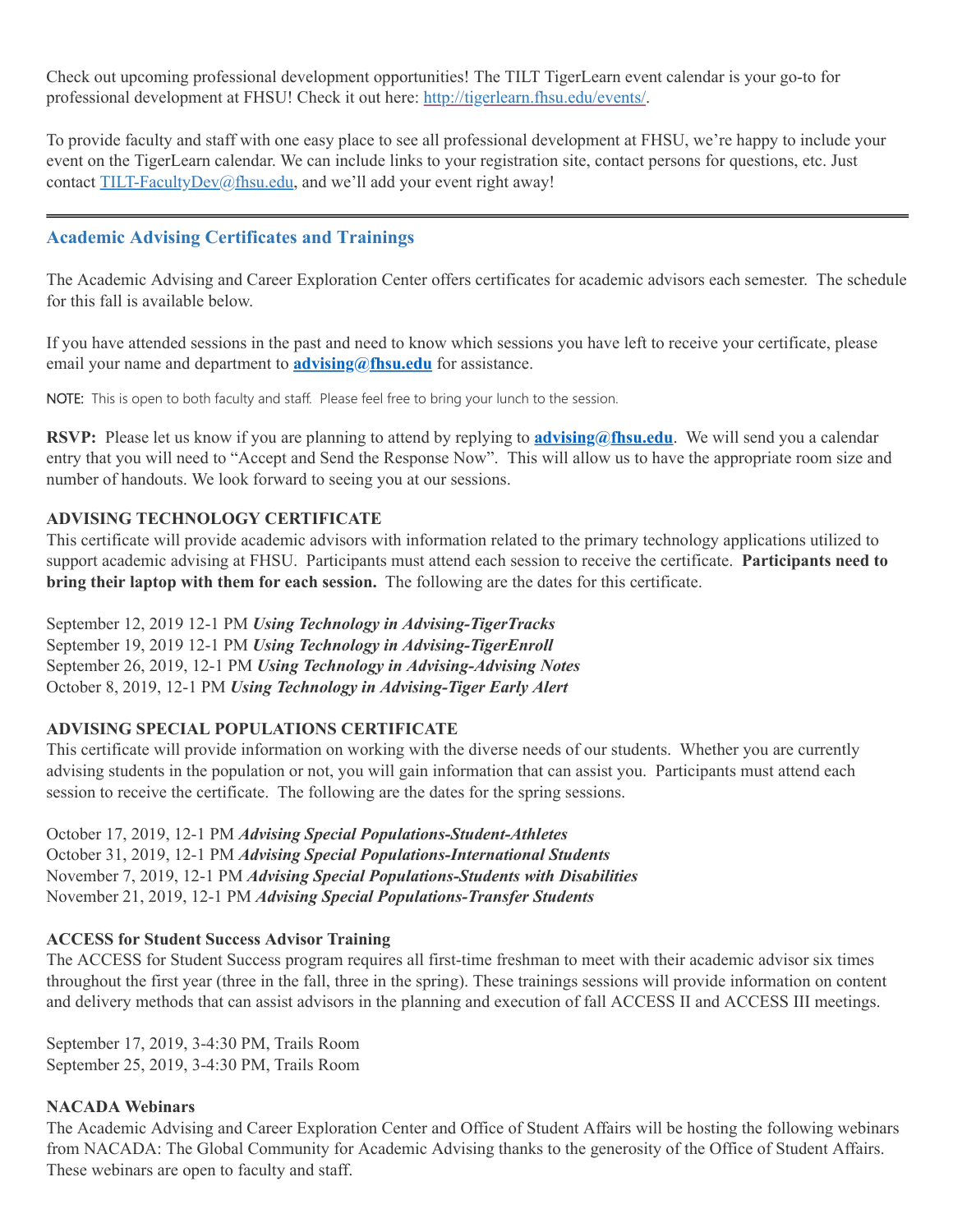Thursday, November 14, 2019 1:00 PM – 2:00 PM All I Need to Know (about Academic Advising) I Learned...

Wednesday, December 11, 2019 1:00 PM – 2:00 PM Academic Advising and Trans Equity: Building our Tomorrow

# **On-Site Biometric Screening & Health Coach Available**

Free Biometric Screening Offered Thursday, September 5<sup>th</sup> Tuesday, October 1<sup>st</sup> Wednesday, October 2<sup>nd</sup> Tuesday, November 12<sup>th</sup> *Worth 5 HealthQuest Credits* For employees and spouses enrolled in Plan C, J, N, or Q, participation is also worth \$50 into their HSA or HRA Account.

Fort Hays State University – Memorial Union There will also be a Health Coach available that day from 8:00am-1:00pm in the Memorial Union Calvary Room (Room 205). <http://www.kdheks.gov/hcf/healthquest/coaching.html>

*Deadline to sign up is 3 DAYS PRIOR TO DATE by midnight.*

# **How Do I Sign Up?**

Log-on to your account on the wellness portal [\(https://kansashealthquest.cernerwellness.com/\)](https://kansashealthquest.cernerwellness.com/). To create a new account, follow instructions found at [http://www.kdheks.gov/hcf/healthquest/download/How\\_to\\_Register\\_an\\_Account.pdf](http://www.kdheks.gov/hcf/healthquest/download/How_to_Register_an_Account.pdf).

Once logged in, follow these simple steps to schedule your screening:

- Click on Biometric Screenings
- Select Onsite Screenings
- Login or create an account on the Online Scheduler
- Select Hays from the list of cities
- Select the Location/Date you want to attend
- A list of times will appear. Select the time that works best for your schedule.
- Answer a few simple questions and click Create Appointment

#### **What is a Biometric Screening?**

Knowing cholesterol or blood glucose values can help you identify serious risks and manage or prevent health problems before they occur. HealthQuest sponsors free biometric screenings at worksites statewide. Testing is conducted in 30 minutes or less using a simple finger stick. Results you will receive include:

- Total Cholesterol, HDL, LDL and total Cholesterol to HDL ratio
- Triglycerides and Glucose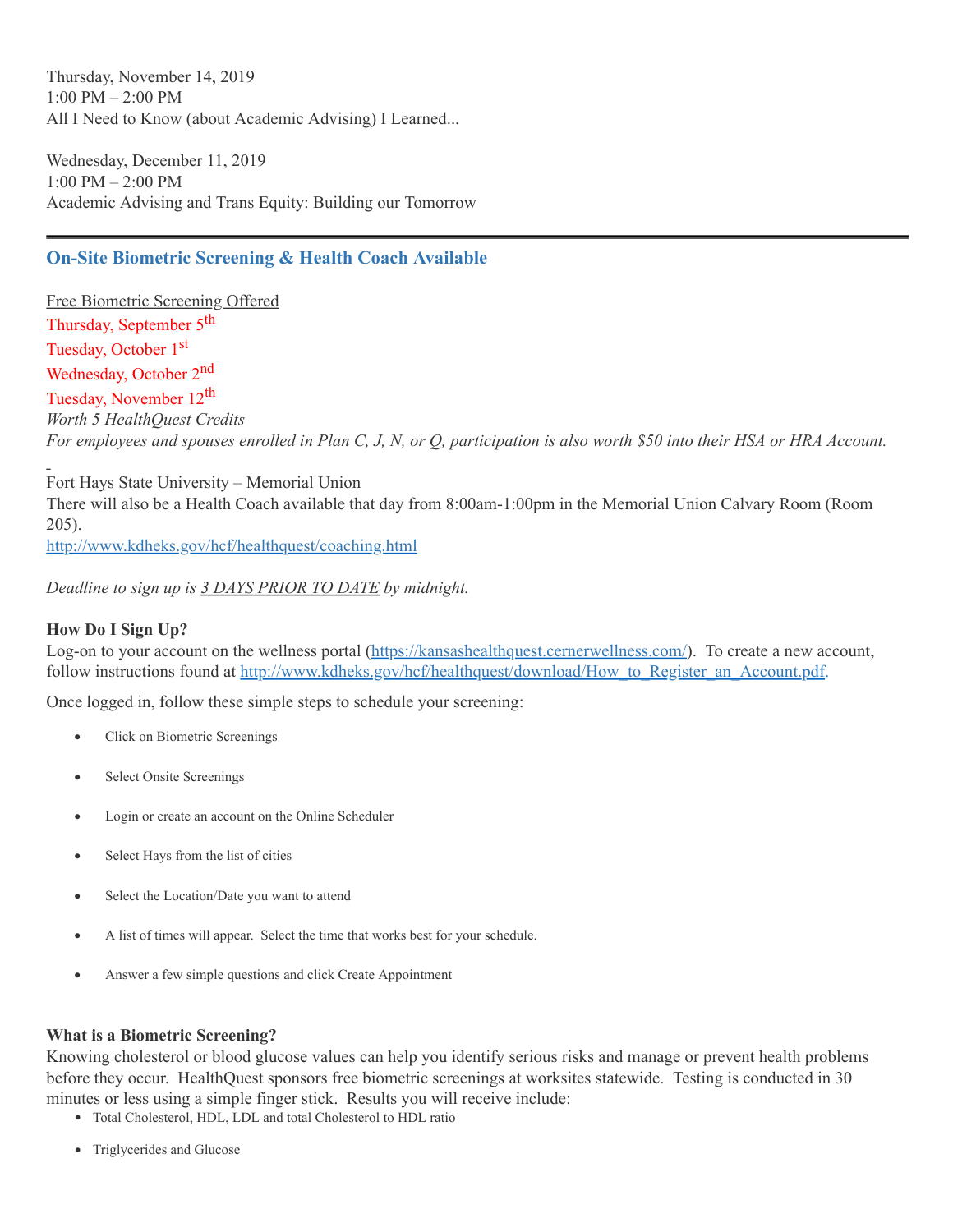- Systolic and Diastolic Blood Pressure
- Height, Weight, and Body Mass Index (BMI)
- Waist Circumference

Remember for best results to fast for a minimum of 9 hours prior to your appointment. Water, tea and black coffee (no cream or sugar) are okay. Take medications as usual also.

#### **Who is Eligible to Participate?**

- Benefits eligible State and Non-State employees who are enrolled in the state employee health plan or who have waived coverage in the plan
- Spouses who are enrolled in the medical portion State Employee Health Plan

# **Faculty and Unclassified Staff Handbook**

The *electronic* Faculty and Unclassified Staff Handbook is the official version of the Handbook and is continually updated throughout the year as changes arise - <https://www.fhsu.edu/academic/provost/handbook/index>. Refer to the electronic Handbook for the most recent information.

A print version is updated annually. The latest print update was completed in July 2019 and has been uploaded [https://fhsu.edu/academic/provost/documents/faculty\\_handbook\\_pdf/index.pdf.](https://fhsu.edu/academic/provost/documents/faculty_handbook_pdf/index.pdf) Copies are also available from the Office of the Provost upon request.

Contact Janet Kohl [jakohl2@fhsu.edu.](mailto:jakohl2@fhsu.edu)

#### **EVENTS**

**March To Main TODAY**, August 27; 5:30pm to 8:00pm Union Pacific Plaza Pavilion, 10th and Main Streets

# **MARCH TO MAIN**

A WELCOME BACK FOR ALL STUDENTS, FACULTY, AND STAFF TUESDAY, AUGUST 27, 2019 | DOWNTOWN HAYS

In Hays, America fall means students! Our community knows and appreciates the impact our students have and we celebrate it in a big way... a huge party just for our three higher education facilities - Fort Hays State University, North Central Kansas Technical College, and Hays Academy of Hair Design

About the Event

• March to Main, fills Downtown Hays with Fort Hays State University, NCK-Tech, and Hays Academy of Hair Design students

# • Students meet on the quad at FHSU at 5:30p for a MARCH to MAIN Street, led by prominent community members

• Community members are welcome to watch the parade and help welcome our students

# • When the march arrives downtown, guests will enjoy a free meal, giveaways, games, live music, HUGE prizes, and **more**

• March to Main is hosted by the Downtown Hays Development Corporation, Hays Convention and Visitors Bureau, and the participating schools

• The goal of this event is to welcome students, faculty, and staff back home to Hays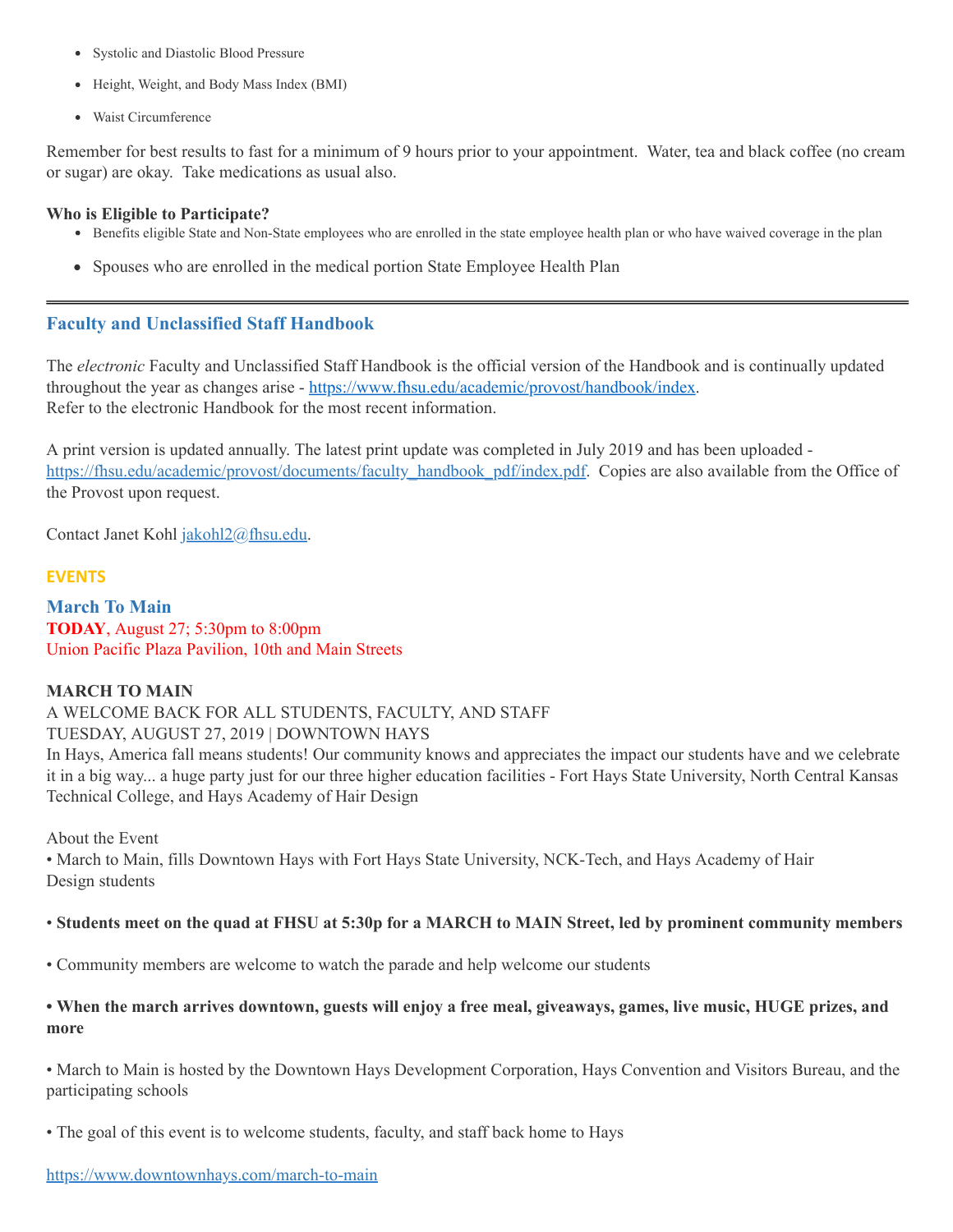#### **Job Search Jumpstart TODAY**, August 27; 7:00pm Trails Room, Memorial Union

The Job Search Jumpstart workshop will be held **Tuesday, August 27**, at **7 p.m.** in the **Memorial Union Trails Room**. This is the first step to starting your internship or after-graduation job search.

In this workshop you will explore resume and job search skills as well as learn about the resources FHSU has to offer to connect you with employers. We'll also focus on online and in-person networking and using social media sites to enhance your job search.

**I Love FHSU Week Planning Committee Meeting** Thursday, August 29; 3:30pm Dreiling Board Room, Robbins Center

The I Love FHSU Week committee is meeting Thursday, August 29 at 3:30 p.m. in the Dreiling Board Room on the first floor of the Robbins Center. This week will be held mid-April and, like last year, will showcase a variety of events and activities across campus that help to make FHSU the special place that it is. If your department or organization would like to participate in the planning of this week, you are invited to join us. Questions? Contact Charlene Nichols at x4527 or [canichols5@fhsu.edu](mailto:canichols5@fhsu.edu).

**Mini Golf at Forsyth Library** Tuesday, September 3; 4-6pm Forsyth Library

Putt-putt your way through the library and engage in an evening of mini-golf. Enter to win prizes and enjoy free food as you explore all the services and spaces at Forsyth Library.

Mini Golf is a *40 Days at the Fort* challenge event.

Like Forsyth Library on social media @fhsulibrary to learn more about upcoming events.

**Science Café Presents: "99 Science Cafés & Beyond"** Monday, September 16; 7:00pm FHSU Robbins Center, 1 Tiger Place Street, Hays, KS 67601

Presenter Dr. Paul Adams, Dean of College of Education, Anschutz Professor of Education and Professor of Physics, Fort Hays State University

Sponsored by Science and Mathematics Education Institute Free and Open to public

[www.fhsu.edu/smei](http://www.fhsu.edu/smei) [www.twitter.com/FHSUScienceCafe](http://www.twitter.com/FHSUScienceCafe)

**SHARE WITH STUDENTS Freshmen & KAMS/AMS Elections**